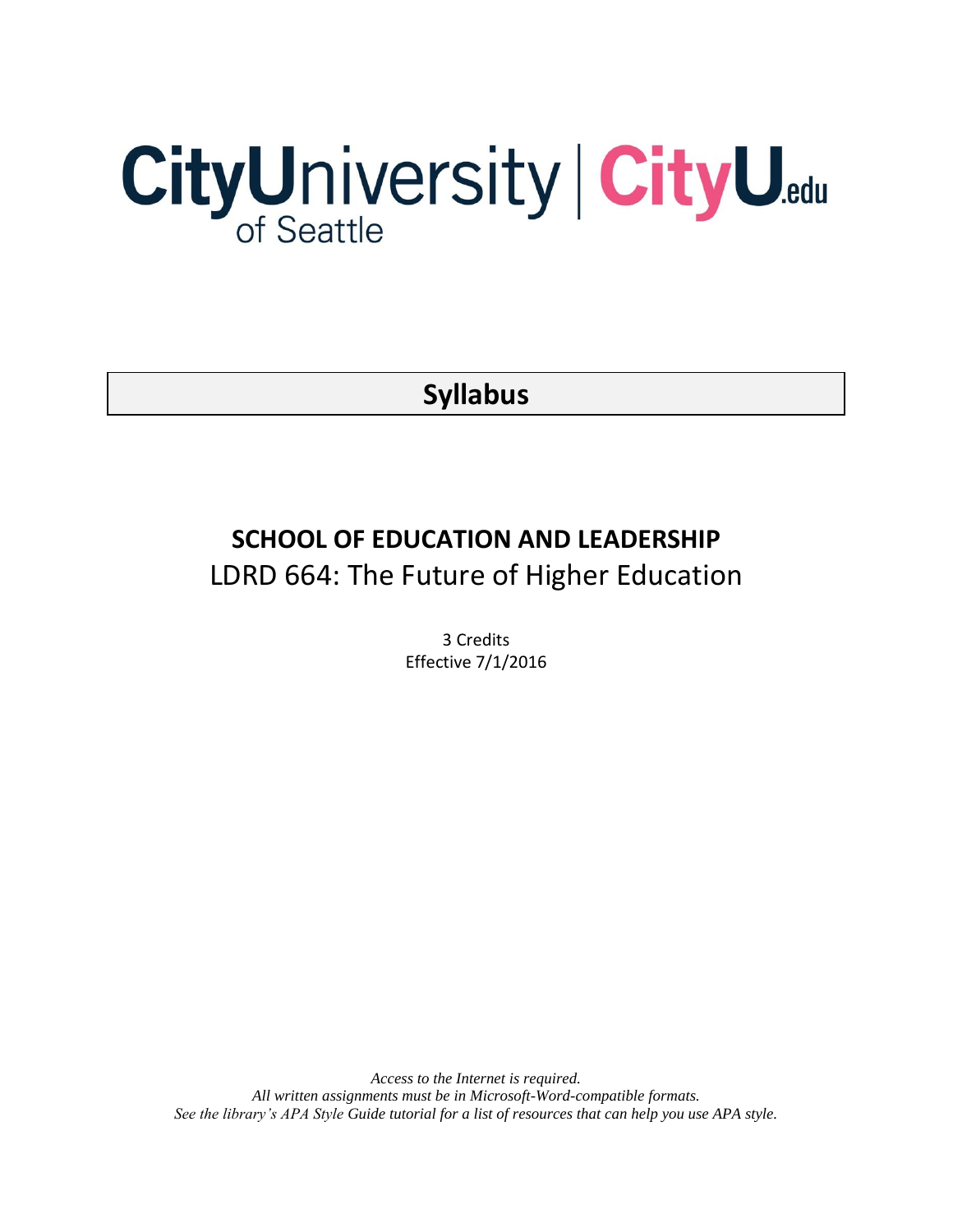# **FACULTY**

Faculty Name: FACULTY NAME

Contact Information: CONTACT INFORMATION

[INSTRUCTOR MAY INSERT PERSONAL MESSAGE IF DESIRED]

# **COURSE DESCRIPTION**

This course explores what higher education may look like in the next 5, 10, and 50 years. Emphasis is placed on evaluating current trends and predicting where they may go in the future. Students will critically evaluate the future role of technology in higher education.

# **COURSE RESOURCES**

Required and recommended resources to complete coursework and assignments are found on the course **[Reading List](https://nam03.safelinks.protection.outlook.com/?url=https%3A%2F%2Fcityu.alma.exlibrisgroup.com%2Fleganto%2Flogin%3Fauth%3DSAML&data=04%7C01%7CMMara%40cityu.edu%7C70673ce0fe0144040eda08d87472e204%7Cb3fa96d9f5154662add763d854e39e63%7C1%7C0%7C637387384066198115%7CUnknown%7CTWFpbGZsb3d8eyJWIjoiMC4wLjAwMDAiLCJQIjoiV2luMzIiLCJBTiI6Ik1haWwiLCJXVCI6Mn0%3D%7C1000&sdata=JbwP%2Fm5Q%2BMgIUWa%2FXceos%2BoiLv0DX%2B%2FL%2BNGNMbX9P8E%3D&reserved=0)**. The reading list can be found under *Course Information* in Blackboard as well as from the library homepage.

**Note:** Required resources that must be purchased by the student are tagged "Purchase from a vendor of your choosing." Required resources with a direct link, "Available through CityU Library", are available at no cost to students.

Students in Canada will see required resources they need to purchase tagged "Purchase from the Canadian Bookstore." Students outside the U.S. and Canada should contact their advisor or textbook coordinator for additional information.

# **CITYU LEARNING GOALS**

This course supports the following City University learning goals:

# **COURSE OUTCOMES**

In this course, learners:

- Analyze the current trends in education to forecast for the future
- Evaluate the role of educational technology in the future of higher education.
- Develop strategic plan for an institution or program that focuses on global diversity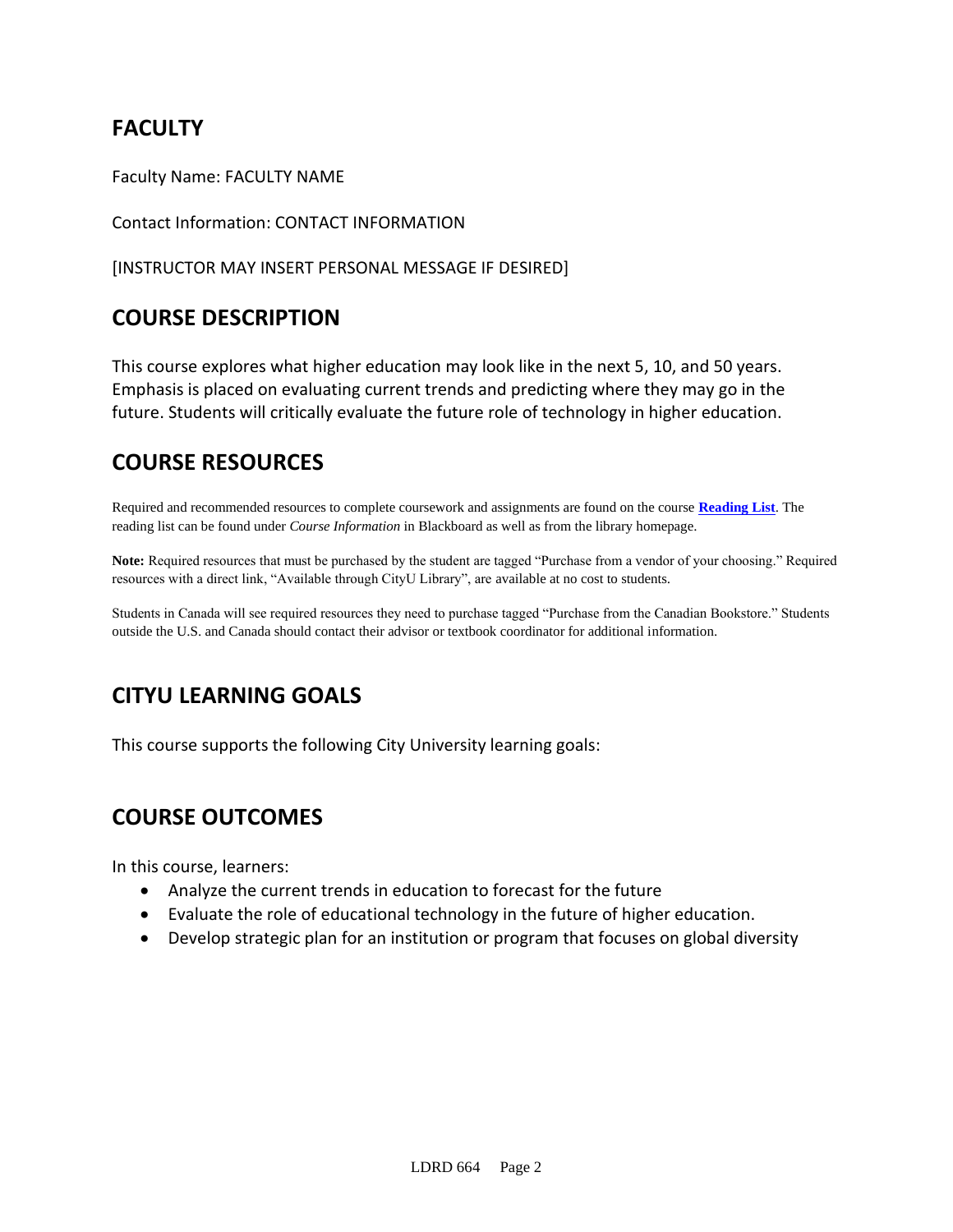# **OVERVIEW OF COURSE GRADING**

The grades earned for the course will be derived using City University of Seattle's decimal grading system, based on the following:

| <b>Overview of Required Assignments</b>  | % of Final Grade |
|------------------------------------------|------------------|
| <b>Trends Analysis Paper</b>             | 25%              |
| <b>Educational Technology Evaluation</b> | 25%              |
| Plan Development Paper                   | 30%              |
| <b>Formative Assessments</b>             | 20%              |
| TOTAL                                    | 100%             |

# **SPECIFICS OF COURSE ASSIGNMENTS**

The instructor will provide grading rubrics that will provide more detail as to how this assignment will be graded.

## Trends Analysis Paper

Students will select and analyze two current trends in higher education. For example, an issue can be but not limited to: MOOCs, Competency Based Education, Higher Ed Living Experiences (dorms), Digital Plagiarism Prevention, Prepaid tuition savings plans, etc. The paper will include:

(a) an introduction and summary of each trend;

(b) a brief history of each trend;

(c) a discussion of the significance of each trend for higher education context;

(d) a discussion on what will influence the trend's continuance (or not) along with the researchsupported prediction of whether the trend will continue in the future; and (e) a conclusion.

The final paper will be 6-8 pages (2100-2800 words), double-spaced in 12pt. Times New Roman font and at least eight (8) peer-reviewed, scholarly sources.

| <b>Components</b>                           | % of Grade |
|---------------------------------------------|------------|
| Significances of trend for higher education | 25%        |
| Writing and Organization                    | 20%        |
| References and APA                          | 10%        |
| Trend future prediction                     | 25%        |
| History of trends                           | 20%        |
| <b>TOTAL</b>                                | 100%       |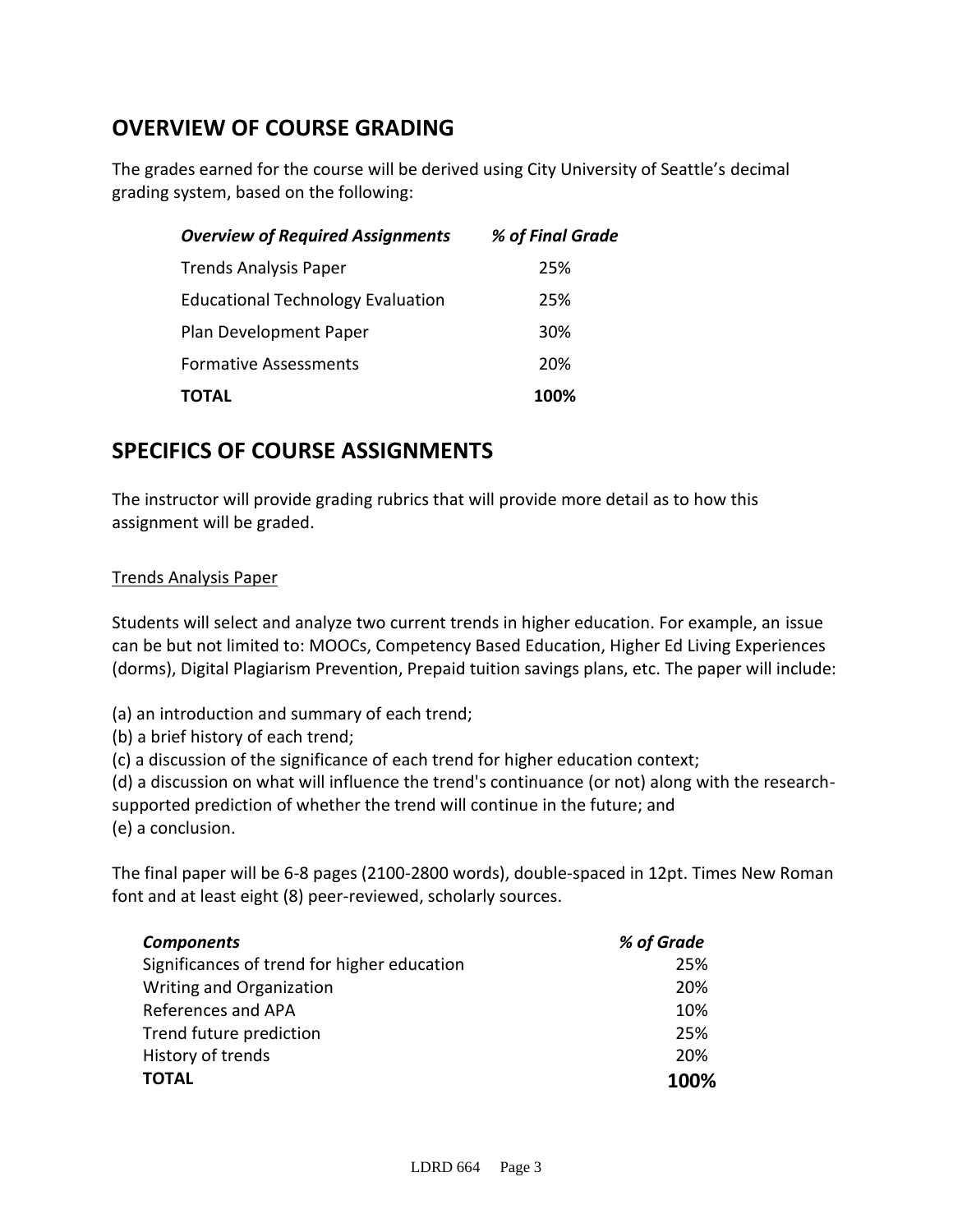## Educational Technology Evaluation

Students will evaluate the future of educational technology in a specific program or institution. The paper will include:

(a) an introduction and background of the program or institution;

(b) an evaluation of the educational technology used;

(c) an evaluation on how technology is being used specifically in curriculum design and delivery; (d) proposed recommendations for the program or institution to heighten the future use of technology; and

(e) a conclusion.

The final paper will be 8-10 pages (2800-3500 words), double-spaced in 12pt. Times New Roman font. A minimum of eight (8) authoritative resources and adherence to APA writing conventions is required.

| <b>Components</b>                                      | % of Grade |
|--------------------------------------------------------|------------|
| Recommendations for technology                         | 20%        |
| Evaluate the role of technology and online learning in | 25%        |
| curriculum design and delivery                         |            |
| Writing and Organization                               | 20%        |
| References and APA                                     | 10%        |
| <b>Evaluation of Education Technology</b>              | 25%        |
| <b>TOTAL</b>                                           | 100%       |

## Plan Development Paper

Students will use foundational knowledge of the future trends in education to create a strategic plan for their institution or program. The plan should be grounded in the research about current trends in education and be practical, show evidence of a deep understanding of the predicted future of higher education and align with the mission and vision of the institution or program. The plan should incorporate the desire for global diversity of the institution or program. The plan will include:

(a) an introduction and background of the institution or program;

(b) a discussion of the factors based on research regarding the future of higher education that necessitate the strategic plan;

(c) the strategic plan in a table format, with specific actions, resources needed, and timelines;

(d) how the plan incorporates the desire for global diversity of the institution or program; and (e) a conclusion.

The strategic plan should be 8-10 pages (2800-3500 words), double-spaced, 12 pt. Times New Roman font. APA writing conventions should be followed and a minimum of eight (8) peer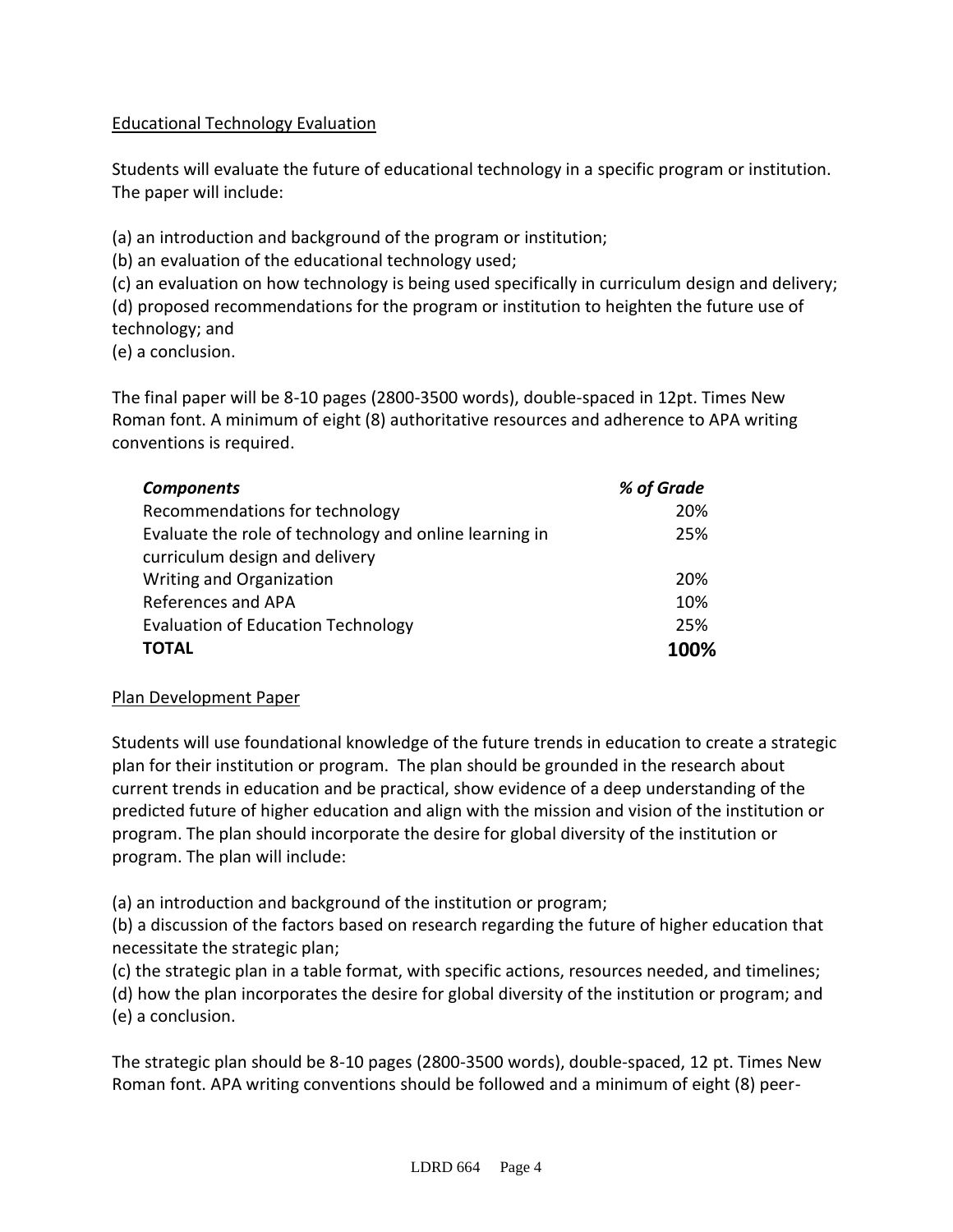reviewed, scholarly resources should be included.

| <b>Components</b>                    | % of Grade |
|--------------------------------------|------------|
| Factors necessitating strategic plan | 20%        |
| Incorporation of global diversity    | 25%        |
| <b>Strategic Plan</b>                | 25%        |
| Writing and Organization             | 20%        |
| References and APA                   | 10%        |
| <b>TOTAL</b>                         | 100%       |

## **Formative Assessments**

Class participation through formative assessments is an integral part of this course. Formative assessments can be journals, papers, activities, quizzes, discussions, wikis, or other activities determined by the course manager and instructor. Each formative assessment includes its own rubric and/or due date as outlined within the activity to balance participation and enhance learning. Whether in class, online, or in a mixed mode setting, students will be graded on their ability to present, explain, or defend alternative viewpoints and the degree to which they have mastered the concepts and principles inherent in the study of leadership. Written work is assessed on relevance to the subject presented, adherence to writing mechanics and organization, and professional presentation.

| <b>Components</b>      | % of Grade |
|------------------------|------------|
| Use of Course Concepts | 100%       |
| <b>TOTAL</b>           | 100%       |

# **COURSE POLICIES**

## **Late Assignments**

Students are required to submit all assignments by the due dates stated in the course schedule. A late assignment is one that is submitted after the due date or after any extension has expired.

If circumstances prevent a student from meeting the due date, the student needs to contact the instructor and request an extension at least 48 hours prior to the date the assignment is due. Emergency situations will be considered on a case-by-case basis.

Being busy, pressured with outside work, technical issues, or having competing academic commitments are not valid reasons to grant extensions. A student who receives an extension in advance of the due date and abides by the agreement with the instructor is not subject to late penalties.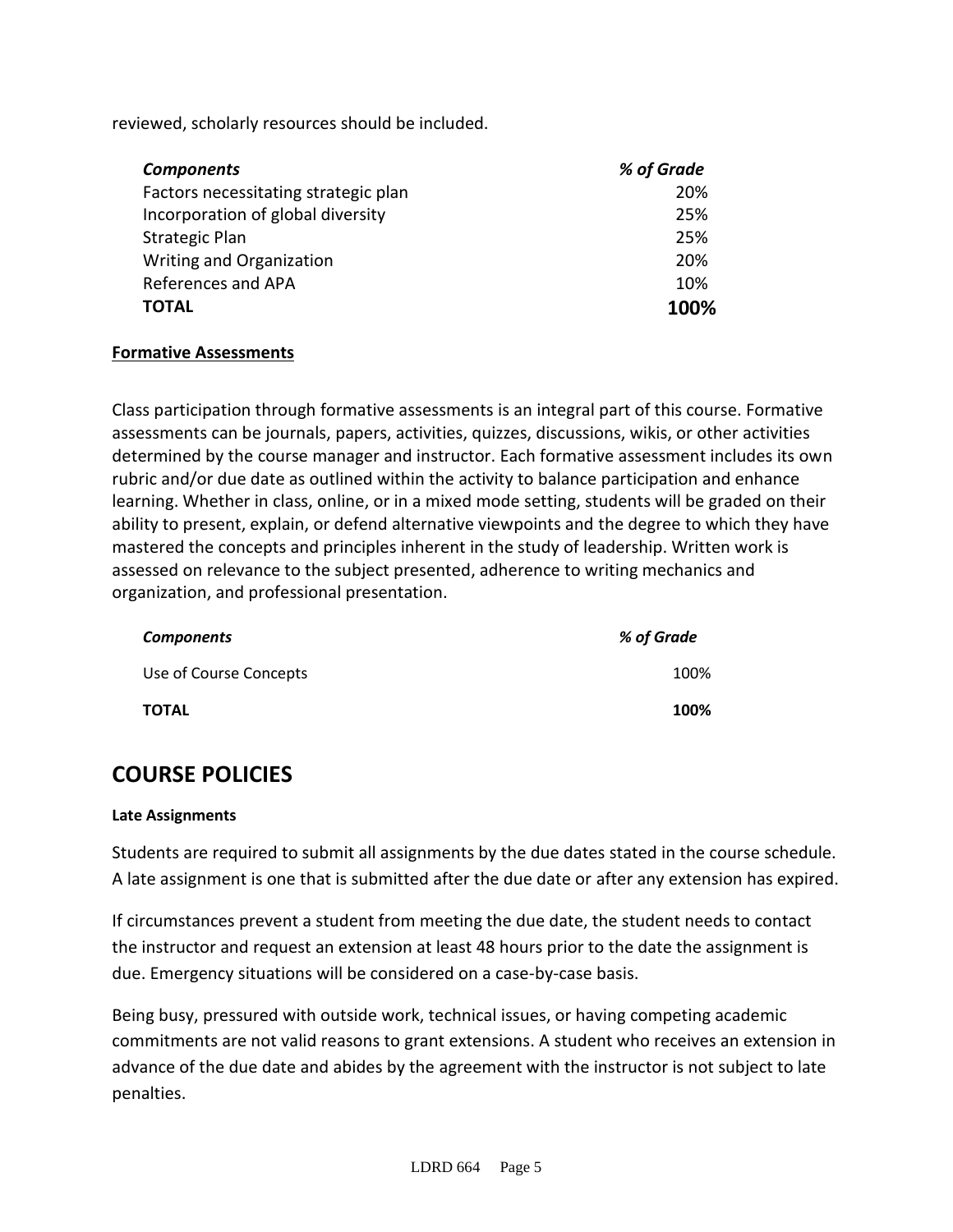Without prior arrangement with the instructor, students who submit assignments late will receive a 5% deduction in grade each day or part of the day that the assignment is late up to a maximum of 25% off. Coursework received after 10 days will not be graded and will receive a zero grade, unless prior arrangements have been made.

## **Professional Writing**

Assignments require error-free writing that uses standard English conventions and logical flow of organization to address topics clearly, completely, and concisely. CityU requires the use of APA style.

## **Participation**

Participation is determined through your active engagement in classroom activities each week. This can be measured through your discussion board posts or by submitting an assignment when due.

## **UNIVERSITY POLICIES**

You are responsible for understanding and adhering to all of City University of Seattle's academic policies. The most current versions of these policies can be found in the University Catalog that is linked from the CityU Web site.

### **Antidiscrimination**

City University of Seattle and its staff and faculty are committed to supporting our students. We value equity, diversity, and inclusion as a way of life as well as the educational opportunities it provides. City U will not tolerate any form of discrimination based on race, color, ethnicity, sexual orientation, gender identification, socioeconomic status, or religious values. If you have experienced any discrimination based on any of the above, we encourage you to report this to the University. Please report this to your instructor. If you do not feel safe reporting this to your instructor, please report to the Provost or to the Vice President of Student Affairs.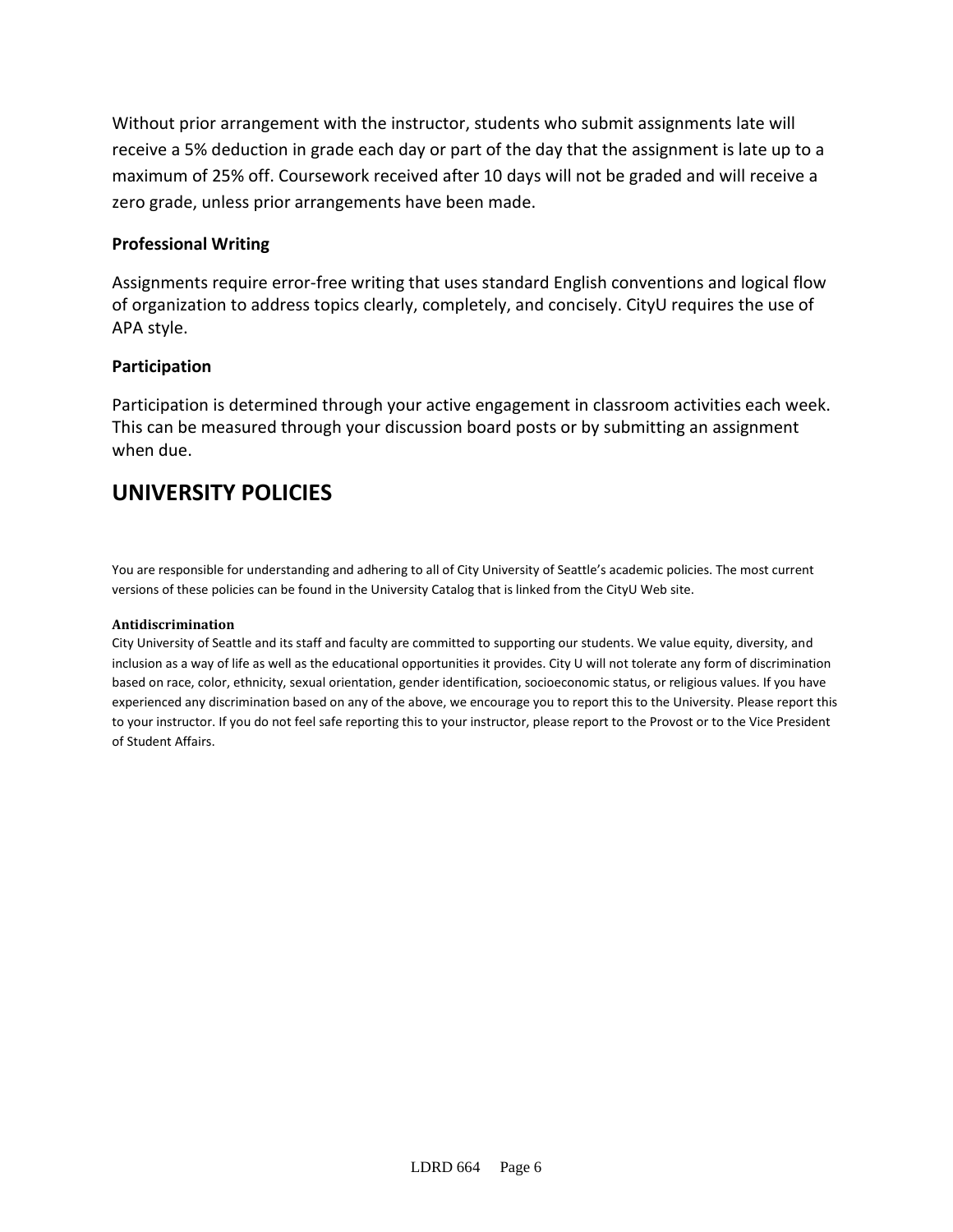#### **Non-Discrimination & Prohibition of Sexual Misconduct**

City University of Seattle adheres to all federal, state, and local civil rights laws prohibiting discrimination in employment and education. The University is committed to ensuring that the education environment is bounded by standards of mutual respect and safety and is free from discriminatory practices.

In the U.S., the University is required by Title IX of the Education Amendments of 1972 to ensure that all of its education programs and activities do not discriminate on the basis of sex/gender. Sex include sex, sex stereotypes, gender identity, gender expression, sexual orientation, and pregnancy or parenting status. Sexual harassment, sexual assault, dating and domestic violence, and stalking are forms of sex discrimination, which are prohibited under Title IX and by City University of Seattle policy. City University of Seattle also prohibits retaliation against any person opposing discrimination or participating in any discrimination investigation or complaint process internal or external to the institution. Questions regarding Title IX, including its application and/or concerns about noncompliance, should be directed to the Title IX Coordinator. For a complete copy of the policy or for more information, visi[t https://my.cityu.edu/titleix](https://my.cityu.edu/titleix) or contact the Title IX Coordinator.

In Canada, in compliance with the British Columbia Human Rights Code, the Alberta Human Rights Act, WorksafeBC, and the Workers' Compensation Board of Alberta, the University believes that its environment should at all times be supportive and respectful of the dignity and self-esteem of individuals. Discrimination, harassment and bullying conduct, whether through person to person behaviour or via electronic communications such as email or social media is not acceptable and will not be tolerated. As an educational institution, it is our responsibility to cultivate an environment of excellence, equity, mutual respect and to recognize the value and potential of every individual. The University will take all necessary steps to meet or exceed the requirements of the law to prevent discrimination, harassment and bullying. The Respectful Workplace Policy for the prevention of discrimination, harassment and bullying policy and procedure can be found at [https://www.cityu.edu/discover](https://www.cityu.edu/discover-cityu/about-cityu/)[cityu/about-cityu/](https://www.cityu.edu/discover-cityu/about-cityu/) under the Policies section or at<https://www.cityuniversity.ca/about/> .

#### **Religious Accommodations**

City University of Seattle has a policy for accommodation of student absences or significant hardship due to reasons of faith or conscience, or for organized religious activities. The University's policy, including more information about how to request an accommodation, is available in the University Catalog and on the my.cityu.edu student portal. Accommodations must be requested by the 20% mark of this course (e.g. day 14 of a ten-week course, day 7 of a 5-week course) using the Religious Accommodations Request Form found on the student dashboard in the my.cityu.edu student portal.

#### **Academic Integrity**

Academic integrity in students requires the pursuit of scholarly activity that is free from fraud, deception and unauthorized collaboration with other individuals. Students are responsible for understanding CityU's policy on academic integrity and adhering to its standards in meeting all course requirements. A complete copy of this policy can be found in th[e University](http://www.cityu.edu/catalog/) [Catalog](http://www.cityu.edu/catalog/) in the section titled *Academic Integrity Policy* under *Student Rights & Responsibilities*.

#### **Attendance**

Students taking courses in any format at the University are expected to be diligent in their studies and to attend class regularly. Regular class attendance is important in achieving learning outcomes in the course and may be a valid consideration in determining the final grade. For classes where a physical presence is required, a student has attended if they are present at any time during the class session. For online classes, a student has attended if they have posted or submitted an assignment. A complete copy of this policy can be found in th[e University Catalog](http://www.cityu.edu/catalog/) in the section titled *Attendance* under *Student Rights & Responsibilities*.

#### **Final Assignments Due Date**

Final assignments for each class at CityU must be due on or before the final date of the course as indicated in the university's course information system. Due dates that extend beyond the final date of the course may negatively impact tuition funding for students.